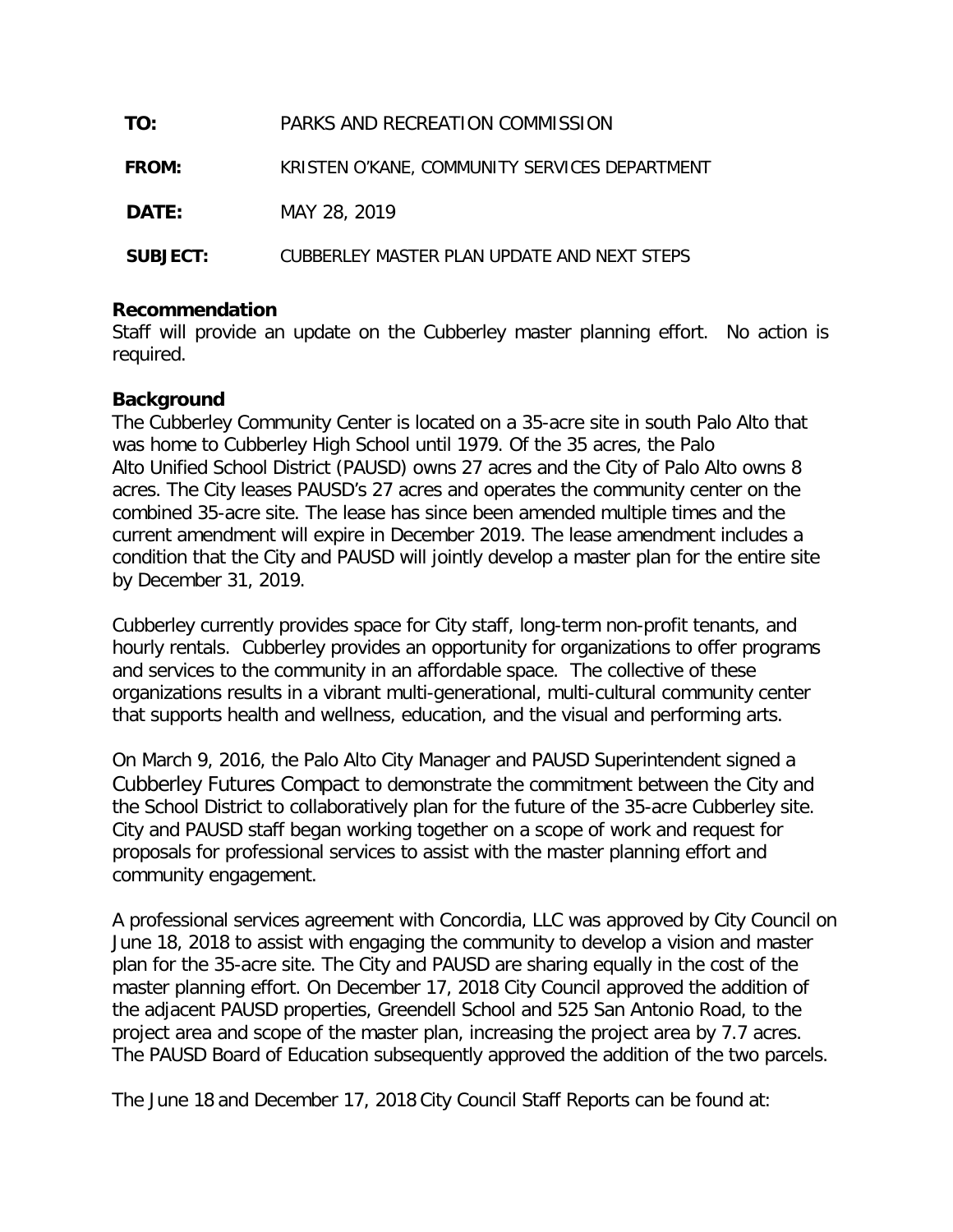https://cityofpaloalto.org/civicax/filebank/documents/65435 https://www.cityofpaloalto.org/civicax/filebank/blobdload.aspx?t=63453.06&BlobID=6 8173

## **Discussion**

# Summary of Process

The Cubberley community co-design process began with two community meetings at the Cubberley Pavilion on September 27, 2018 and November 1, 2018. At these meetings, and with assistance from a team of volunteer community "fellows", participants engaged in activities that would help define additional or expanded programs to complement the existing uses at Cubberley and allow for a future school at the site. At the first meeting, participants nominated over 200 unique ideas to enhance or improve the existing programs and services at Cubberley. For meeting two, these ideas were organized into common groups and themes and participants were asked to rank them and describe their vision in more detail. The highest ranked ideas included:

- Adult education
- Theater/performing arts space
- Green space
- Makerspace/workshop
- Senior/multi-generational programs
- Health and wellness center
- Café
- Flexible rental space
- Pool
- Performing arts center

Participants were generally in favor of sharing space between the community center and future school where possible. The recommendations for shared space include a theater, gymnasiums, arts classrooms and gallery space, a community kitchen, makerspace, and a large flexible event space. Participants also engaged in activities designed to understand the community's preferences and tolerances toward building height, parking, and amount of green space, using existing zoning limitations as a guide. Participants expressed a tolerance for 2-3 story buildings and preferred underground parking to maximize the site for green space.

The third community meeting on January 24, 2019 used a draft massing (building shape, form and size) and program organization model to begin conversations around site circulation, program layout, and aesthetics. The model was developed from the community input received during the first two meetings and was intended to plan and organize the array of recommended educational and community uses that exist and were recommended. The model also provided an opportunity to analyze site circulation and potential phasing.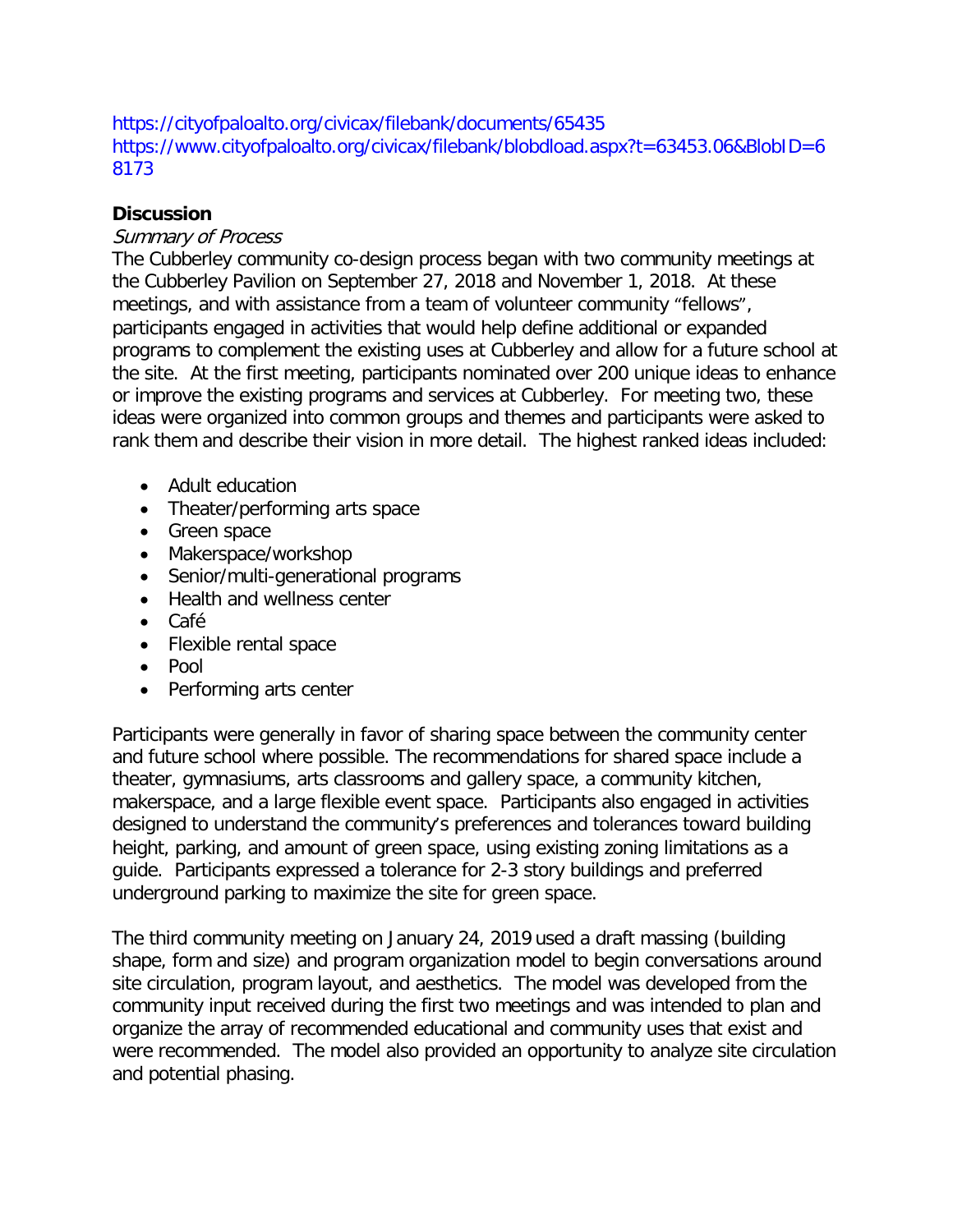After the first three community meetings, a series of study sessions were held to check in on progress and share input received from the community thus far. A study session was held with City Council on February 11, 2019. Presentations were also made to the Parks and Recreation Commission (PRC) and the Planning and Transportation Commission (PTC). The PAUSD Board of Education held a study session on February 12. The February 11, 2019 Council Study Session report can be found here: <https://www.cityofpaloalto.org/civicax/filebank/documents/68770>

The fourth and final community co-design meeting was held on May 9 and presented elements of a draft Master Plan, developed from input received from community, City Council, Board of Education, PRC and PTC. Major changes made between meeting three and meeting four were a result of community feedback and include:

- Removed vehicle access into Cubberley from San Antonio
- Moved two-story buildings away from neighbors
- Reduced parking structure from 35' to 9' tall
- Move the swimming pool away from neighbors
- Design bike paths to be two-way

During the February 11 Council study session and the PTC discussion, some feedback was received to include an alternative that showed housing on the City's eight-acre parcel. Working with Concordia, three additional scenarios with varying levels of housing were developed and all were presented to the community at the May community meeting. The number of housing units in each scenario is summarized below and shown in Attachment A (page 6).

|                  |               | Number of units   Number of units on   Total housing units |     |
|------------------|---------------|------------------------------------------------------------|-----|
|                  | on PAUSD land | City land                                                  |     |
| Housing Option 1 | 32.           |                                                            |     |
| Housing Option 2 | 64            |                                                            | 64  |
| Housing Option 3 | 64            | 48                                                         | 112 |
| Housing Option 4 | 64            | 100                                                        | 164 |

In addition to housing, the 179 meeting participants viewed specific elements of the draft master plan and were asked to comment on each element. Meeting results will be presented at the PRC meeting. The visuals used at the community meeting are included in Attachment A. The specific elements are:

- 1. Summary of process
- 2. Site organization
- 3. Site circulation
- 4. Look and feel
- 5. Phasing
- 6. Housing
- 7. Sustainability Targets and Strategies